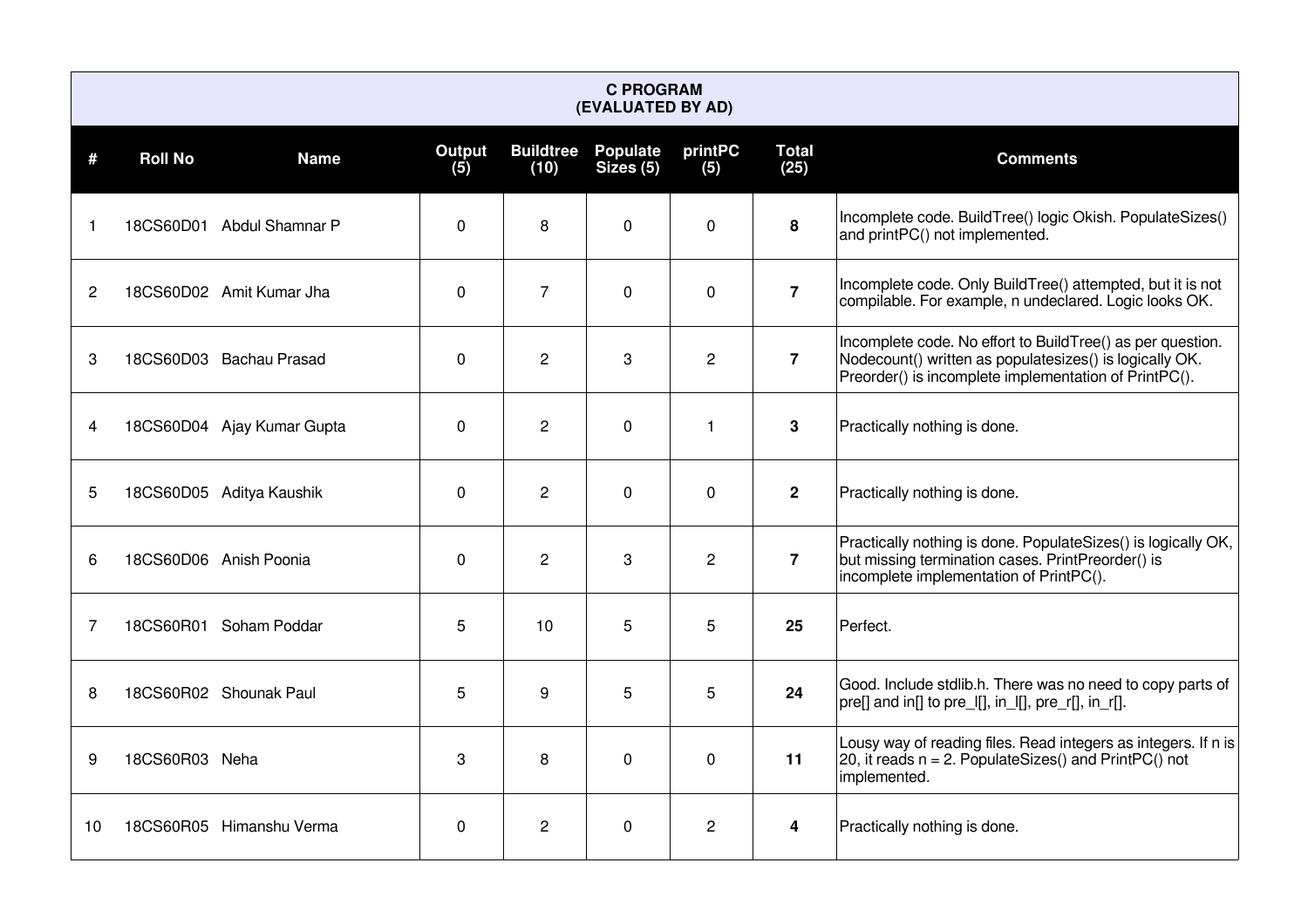| 11 | 18CS60R07 Souradip Guha         | 3              | 9              | $\Omega$       | $\Omega$ | 12                      | BuildTree() looks quite correct, but minor bugs may be<br>there, because the output sequence does not match the<br>input. PopulateSizes() and PrintPC() not implemented. |
|----|---------------------------------|----------------|----------------|----------------|----------|-------------------------|--------------------------------------------------------------------------------------------------------------------------------------------------------------------------|
| 12 | 18CS60R08 Animesh Panwar        | $\overline{c}$ | 5              | $\mathbf 0$    | 0        | $\overline{7}$          | BuildTree() conceptually OK, but the implementation is<br>seriously buggy. PopulateSizes() and PrintPC() not<br>implemented.                                             |
| 13 | 18CS60R10 Manish Kumar          | 0              | $\mathbf 0$    | $\overline{2}$ | 0        | $\mathbf{2}$            | Practically nothing is done. C syntax is quite poor.                                                                                                                     |
| 14 | 18CS60R11 Ahwan Mishra          | 0              | 3              | $\overline{c}$ | 0        | 5                       | BuildTree() uses only one array, why? PopulateSizes: You<br>are not supposed to store left size and right size in a<br>node. Reading is character-based.                 |
| 15 | 18CS60R12 Sugandh Pargal        | $\overline{c}$ | 5              | $\mathbf{2}$   | 3        | 12                      | Very faulty. You are not supposed to store sizel, sizer in<br>nodes. No effort of reading from file.                                                                     |
| 16 | 18CS60R14 Sharad Shourya Ghosh  | 0              | $\overline{2}$ | $\mathbf 0$    | $\Omega$ | $\mathbf{2}$            | No effort to solve the given problem.                                                                                                                                    |
| 17 | 18CS60R15 Gourav Chaturvedi     | 5              | 9              | $\overline{4}$ | 5        | 23                      | Do not use 0 to initialize pointers. PopulateSizes() and<br>NodeCount() do essentially the same thing---inefficient to<br>use both.                                      |
| 18 | 18CS60R16 Erudakar Omkar Vasant | $\overline{2}$ | 10             | 5              | 0        | 17                      | File reading is faulty. PrintPC() not implemented.                                                                                                                       |
| 19 | 18CS60R17 Udit Agrawal          | 0              | $\overline{7}$ | $\mathbf 0$    | $\Omega$ | $\overline{7}$          | BuildTree() conceptually OK, but the implementation is<br>seriously buggy. PopulateSizes() and PrintPC() not<br>implemented.                                             |
| 20 | 18CS60R18 Shivangi Sharma       | 5              | 10             | $\overline{4}$ | 5        | 24                      | Inefficient use of two functions count() and populatesizes().                                                                                                            |
| 21 | 18CS60R19 Rajesh Sahu           | 0              | $\overline{c}$ | $\mathbf 0$    | $\Omega$ | $\overline{\mathbf{2}}$ | Practically nothing is done.                                                                                                                                             |
| 22 | 18CS60R20 Abhijeet Bhandari     | 0              | 4              | $\mathbf 0$    | 0        | $\boldsymbol{4}$        | This is not the algorithm to implement for buid Tree(). No<br>effort to read from file.                                                                                  |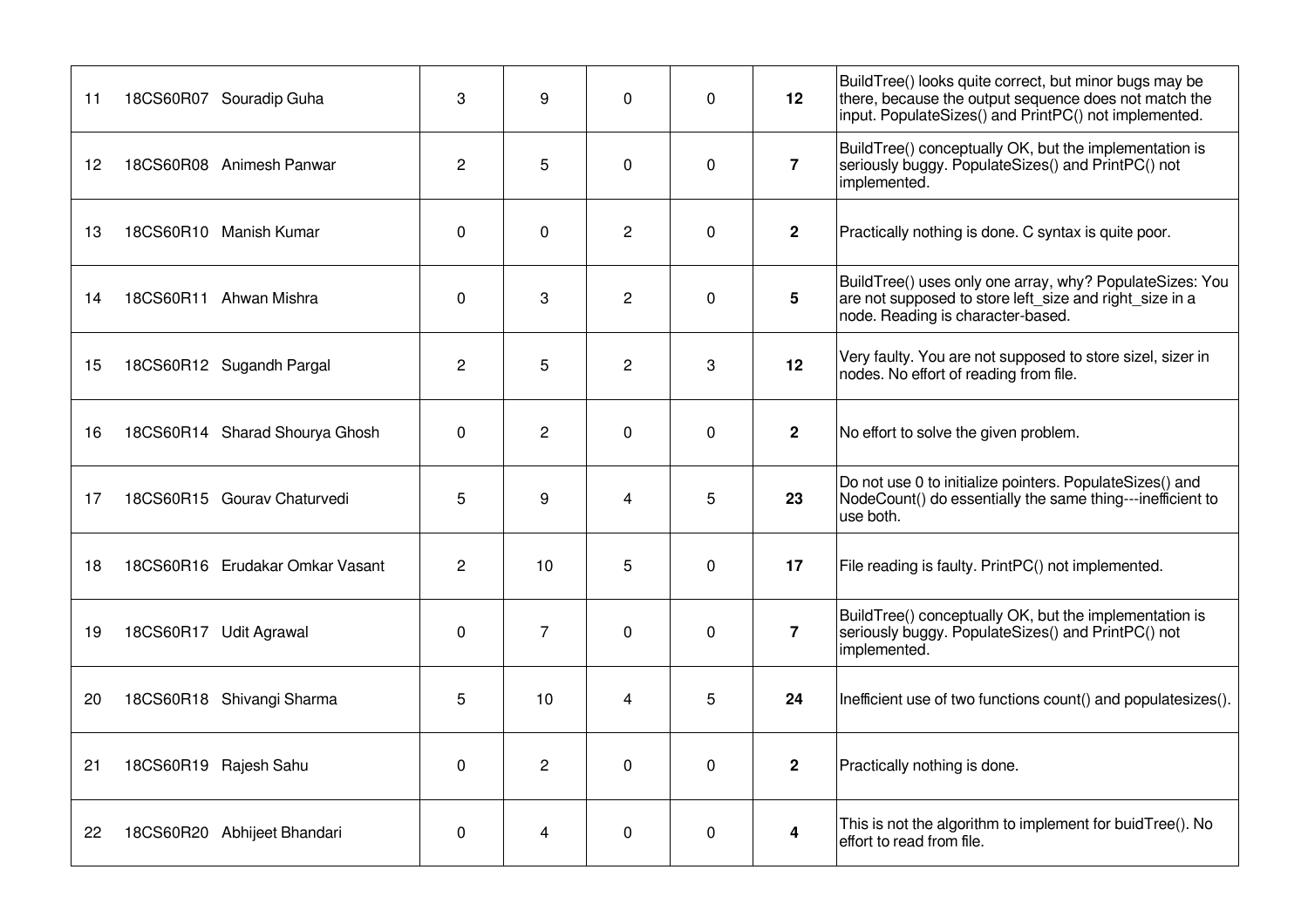| 23 | 18CS60R21 Subham Saha            | $\mathbf{0}$   | $\Omega$       | $\Omega$       | $\Omega$       | 0                       | Nothing is done. Even reading data is faulty. No effort to<br>even declare a tree node.                                                                                               |
|----|----------------------------------|----------------|----------------|----------------|----------------|-------------------------|---------------------------------------------------------------------------------------------------------------------------------------------------------------------------------------|
| 24 | 18CS60R22 Akashdeep              | $\Omega$       | $\mathbf{2}$   | $\Omega$       | $\overline{c}$ | $\overline{\mathbf{4}}$ | Practically nothing is done.                                                                                                                                                          |
| 25 | 18CS60R23 Birudaraju Sri Charan  | 0              | 3              | $\overline{c}$ | 3              | 8                       | BuildTree() very faulty. You are not supposed to maintain<br>sizel, sizer in each node. Why $1+$ in populatesizes()?                                                                  |
| 26 | 18CS60R24 Aditi Singh            | 0              | 8              | 5              | 5              | 18                      | No output (program hangs). BuildTree() logic not clear.<br>PopulateSizes() and PrintPC() codes are logically correct.                                                                 |
| 27 | 18CS60R25 Nidamanuri Dharma Teja | $\overline{c}$ | 10             | $\mathbf 0$    | 0              | 12                      | Seg Fault in BuildTree(). The function is logically OK. The<br>last two functions not implemented.                                                                                    |
| 28 | 18CS60R26 Ayush Malik            | $\mathbf 0$    | 3              | $\mathbf{1}$   | $\mathbf 0$    | 4                       | Invalid C syntax. No algorithm is properly implemented.                                                                                                                               |
| 29 | 18CS60R28 Shivansh Gupta         | $\mathbf{1}$   | 8              | 5              | 5              | 19                      | Program logically OK, but encounters SegFault. No effort<br>to read from file.                                                                                                        |
| 30 | 18CS60R30 Karwa Prachi Mukesh    | 3              | 8              | 3              | 3              | 17                      | Incomplete output. No effort of reading from file. IN[] and<br>POSTII arrays are copied for children - not needed. You<br>are not asked to maintain child sizes (not printed).        |
| 31 | 18CS60R31 Bansi Shah             | 3              | $\overline{7}$ | 3              | 3              | 16                      | Output buggy. BuildTree() make copies of IN[] and POST[]<br>for subtrees. PopulateSizes() does not populate anything.<br>PrintPC() does not print sizes. No effort to read from file. |
| 32 | 18CS60R32 Subrata Chattopadhyay  | $\mathbf{1}$   | 5              | 5              | 3              | 14                      | Output: Seg Fault. BuildTree(): seriously buggy (why every<br>invocation gets the same array?) No effort to read from file.<br>Why should PrintPC() call PopulaateSizes()?            |
| 33 | 18CS60R34 Vaibhav Mishra         | $\Omega$       | $\overline{4}$ | $\Omega$       | 0              | $\overline{\mathbf{4}}$ | This is not the algorithm for BuildTree(). How come you<br>build from only postorder traversal (it is not BST)?<br>Populatesizes() and PrintPC() not implemented.                     |
| 34 | 18CS60R35 Vishal Kumar           | 0              | 4              | 0              | 0              | 4                       | Very little done toward implementing the actual algorithm.<br>Char-based file read is bad. Why are left and right subtrees<br>set in a loop?                                          |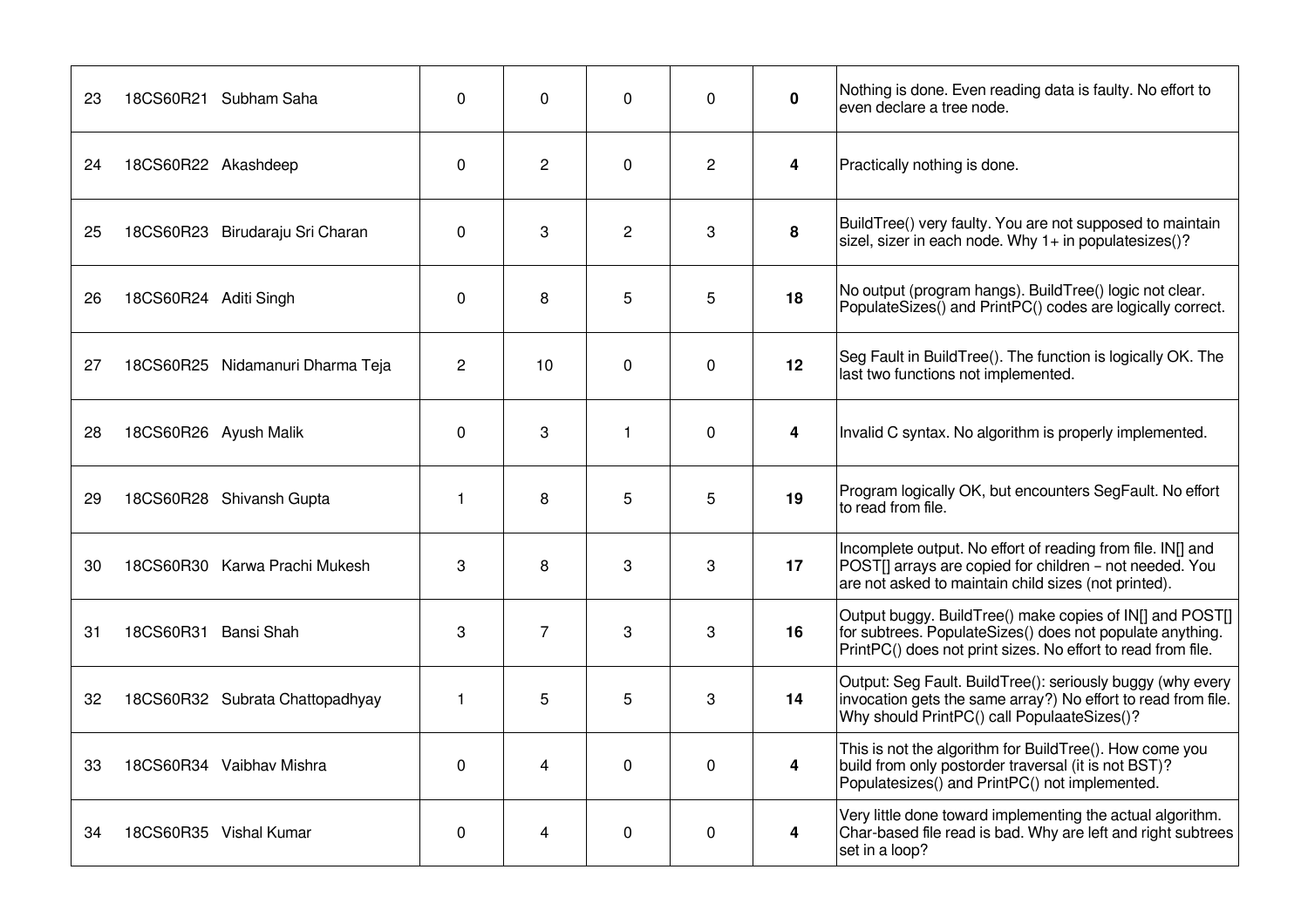| 35 | 18CS60R36 Mayank Jain              | 0            | 3              | $\mathbf 0$ | 0              | 3              | Only left and right subtree traversals stored in arrays. No<br>effort to build the tree actually. Not even a node data type<br>declared.       |
|----|------------------------------------|--------------|----------------|-------------|----------------|----------------|------------------------------------------------------------------------------------------------------------------------------------------------|
| 36 | 18CS60R37 Surabhi S Kadur          | 0            | $\overline{2}$ | $\mathbf 0$ | 0              | $\mathbf{2}$   | Nothing is implemented except for a super-complicated<br>way of reading the input file. Indentation is horrible.                               |
| 37 | 18CS60R38 Doshi Rushi Kamaleshbhai | 0            | $\overline{c}$ | $\mathbf 0$ | $\overline{c}$ | 4              | Extremely buggy. Constructtree() should return a pointer.<br>Both recursive calls are on noOfNodes-1.                                          |
| 38 | 18CS60R39 Stanchion Bishoyi        | $\Omega$     | $\mathbf 0$    | $\mathbf 0$ | 0              | $\mathbf 0$    | No file submitted.                                                                                                                             |
| 39 | 18CS60R40 Harshita Chouhan         | 0            | $\overline{c}$ | $\mathbf 0$ | $\mathbf 0$    | $\mathbf{2}$   | Nothing is implemented except for a faulty char-based<br>reading of the input file.                                                            |
| 40 | 18CS60R41 Saket Kumar              | $\mathbf 0$  | $\overline{7}$ | $\mathbf 0$ | $\Omega$       | $\overline{7}$ | Only some effort is made to construct the tree. The<br>recursive call on sub2 should not be on post. Encounters<br>Seg Fault. No file input.   |
| 41 | 18CS60R42 Gaurav Gupta             | 0            | $\overline{2}$ | $\mathbf 0$ | 0              | $2^{\circ}$    | Nothing appropriate is implemented. Even scanf()'s do not<br>have & Indentation is horrible.                                                   |
| 42 | 18CS60R43 Pranjal Doshi            | 3            | 4              | 3           | 4              | 14             | Some effort is made, but all implemented algorithms are<br>faulty. (Why +1 in print $PC()$ ? Should be stored in size.)                        |
| 43 | 18CS60R44 Amit Kumar               | $\mathbf{1}$ | $\mathbf 0$    | $\mathbf 0$ | 0              | $\mathbf{1}$   | Only a copy of Assignment B2. This does not solve the<br>given problem.                                                                        |
| 44 | 18CS60R46 Sagun Tudu               | $\mathbf{1}$ | $\mathbf{0}$   | $\mathbf 0$ | $\Omega$       | $\mathbf{1}$   | A mindless copy of the solution of Assignment B2. This has<br>nothing to do with the given problem.                                            |
| 45 | 18CS60R47 Shalini Saini            | 1            | $\mathbf 0$    | $\mathbf 0$ | 0              | $\mathbf{1}$   | Why queue, heap, BST? This exercise has very little, if<br>any, to do with Assignment B2.                                                      |
| 46 | 18CS60R50 Rishabh Malhotra         | $\mathbf{1}$ | 9              | 4           | $\overline{c}$ | 16             | Seg Fault. No need to copy to IL, IR, PL, PR. Use of<br>totalnodes() along with populatesizes() is inefficient Only<br>preorder printing done. |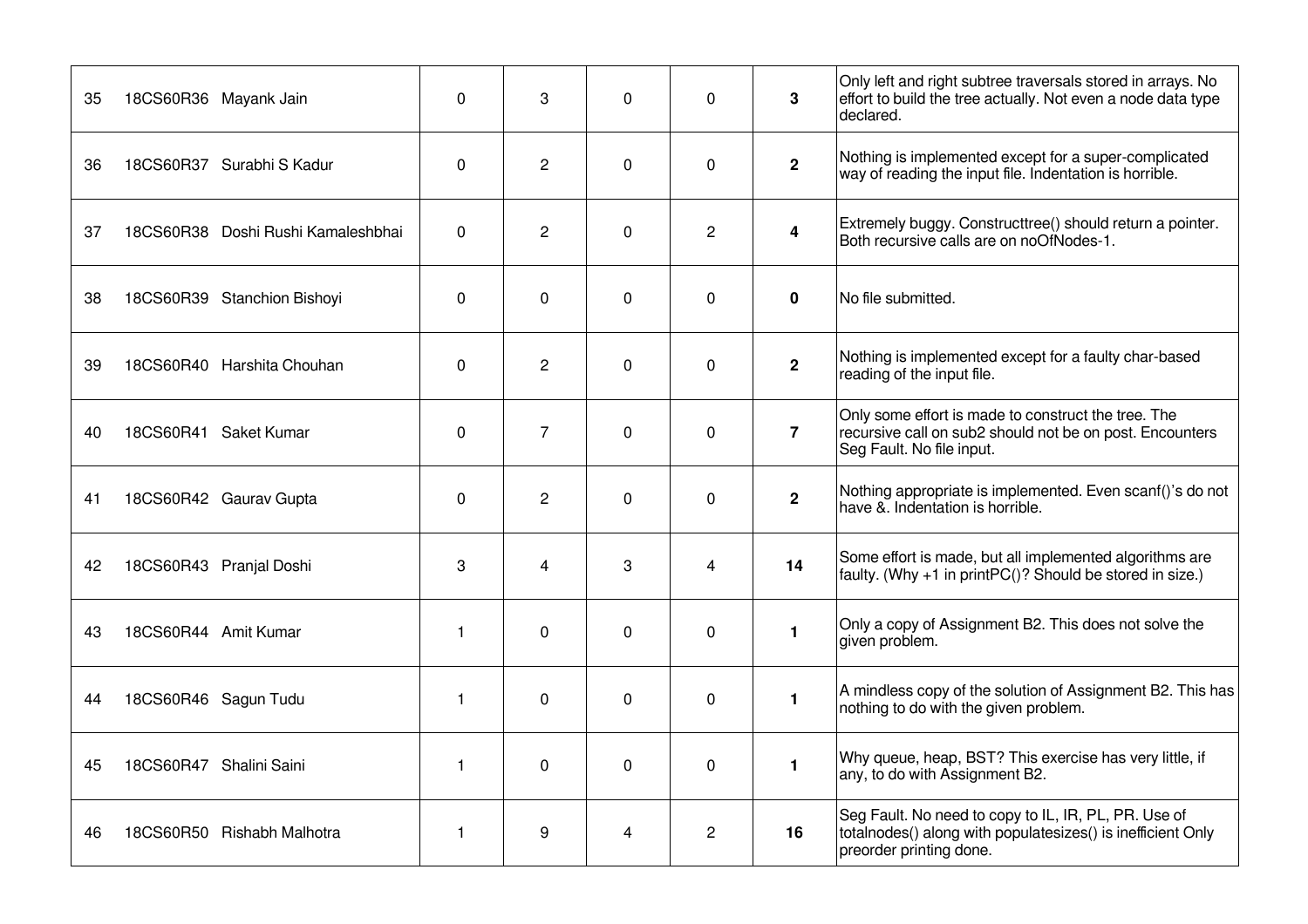| 47 | 18CS60R51 Navdeep Khare           | $\Omega$       | 3              | $\Omega$       | $\Omega$       | 3            | Nothing is implemented except for the search in inorder<br>array.                                                                                                           |
|----|-----------------------------------|----------------|----------------|----------------|----------------|--------------|-----------------------------------------------------------------------------------------------------------------------------------------------------------------------------|
| 48 | 18CS60R53 Somnath Hazra           | 1              | 8              | $\Omega$       | $\overline{c}$ | 11           | createtree/buildtree conceptually OK, but has severa;<br>bugs. Rest not implemented.                                                                                        |
| 49 | 18CS60R54 Pratik Rawat            | 1              | $\mathbf 0$    | $\mathbf 0$    | 0              | $\mathbf{1}$ | Mindless copy from Assignment B3. We are not dealing<br>with BST's here.                                                                                                    |
| 50 | 18CS60R55 Aabhas Behere           | 0              | $\overline{c}$ | $\Omega$       | $\Omega$       | $\mathbf{2}$ | Nothing appropriate is implemented. Even scanf()'s do not<br>have &.                                                                                                        |
| 51 | 18CS60R56 Narayan Kunal           | 1              | 8              | $\mathbf 0$    | 0              | 9            | Complicated and faulty file input. BuildTree() logically OK,<br>but has bugs. It should return a pointer. Don't pass the<br>pointer. No need to copy arrays. Rest not done. |
| 52 | 18CS60R57 Samriddhi Sanadhya      | 1              | 6              | $\Omega$       | 3              | 10           | Bad C syntax and indentation. File input is bad. BuildTree()<br>has bugs but conceptually not bad (but why n1 and n2).<br>PrintPC should print subtree sizes.               |
| 53 | 18CS60R58 Shelke Yogesh Kalyan    | $\overline{c}$ | 9              | $\Omega$       | $\overline{c}$ | 13           | Seg Fault. buildTree() algorithm fine. No effort of reading<br>file. Sizes not handled.                                                                                     |
| 54 | 18CS60R59 Deepak Kumar            | 5              | 9              | $\overline{4}$ | 5              | 23           | No need to copy from I,P to IL,PL and IR,PR. You are not<br>asked to store left and right subtree sizes. OK otherwise.                                                      |
| 55 | 18CS60R60 Raj Kumar               | $\Omega$       | $\mathbf 0$    | $\Omega$       | $\Omega$       | 0            | No file submitted.                                                                                                                                                          |
| 56 | 18CS60R61 Krishna Reddy Kopparthy | 0              | $\overline{c}$ | $\mathbf 0$    | 0              | $\mathbf{2}$ | Nothing appropriate is implemented. Even node definition<br>is incorrect. Indentation is very poor.                                                                         |
| 57 | 18CS60R62 Niraj Kumar Kachhwah    | $\Omega$       | $\mathbf{1}$   | $\Omega$       | $\overline{c}$ | 3            | Code contains some (faulty) BST routines. The given<br>problem is widely different.                                                                                         |
| 58 | 18CS60R63 Nazmul Hussain          | 0              | $\mathbf{1}$   | 0              | $\Omega$       | 1.           | Only input, that too not from file.                                                                                                                                         |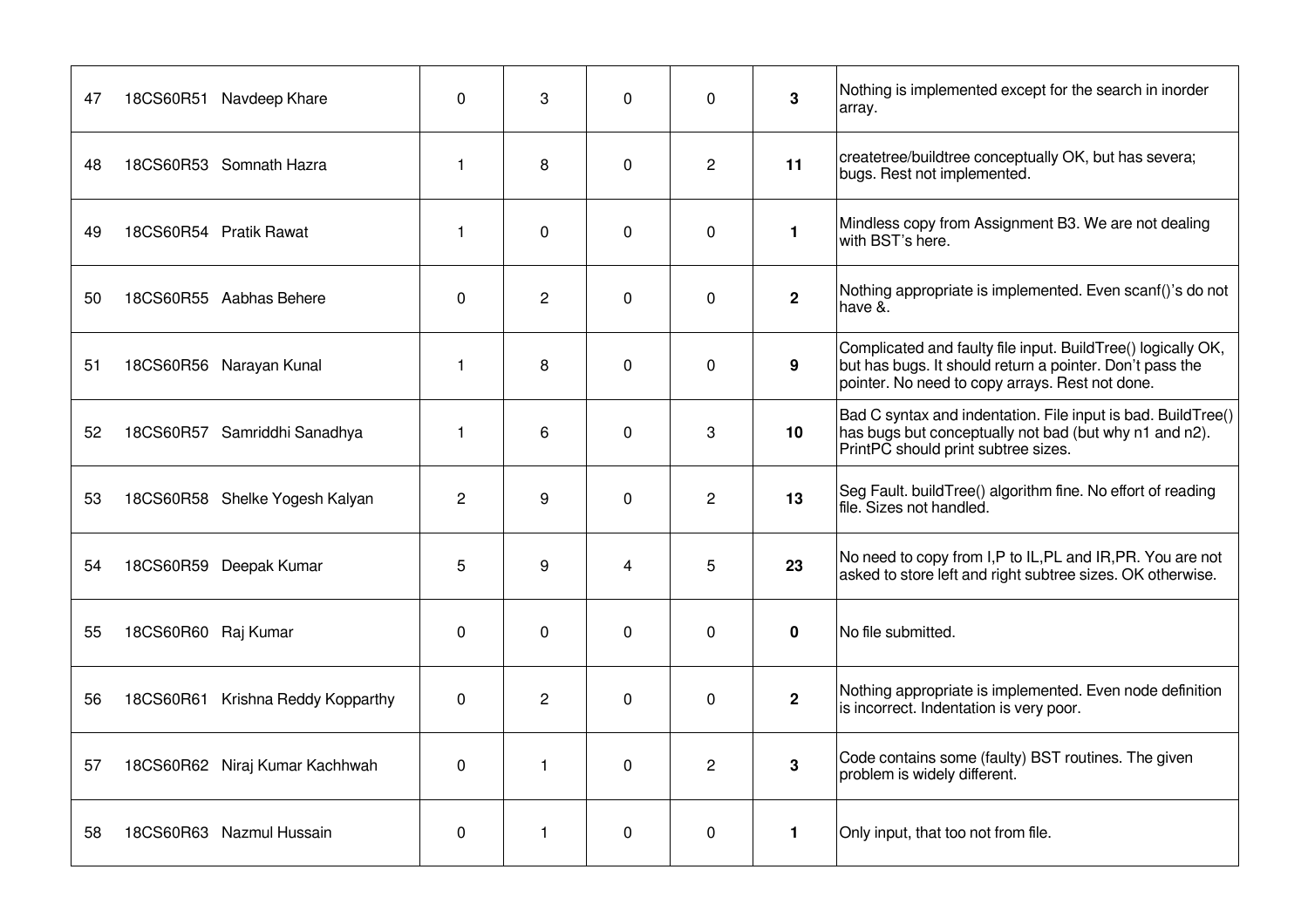|    |                                 |              |                |                         |                |                | Seg Fault. BuildTree() is partially correct. Subarrays not                                                                                                              |
|----|---------------------------------|--------------|----------------|-------------------------|----------------|----------------|-------------------------------------------------------------------------------------------------------------------------------------------------------------------------|
| 59 | 18CS60R64 Mahendra Singh Kanyal | $\Omega$     | 6              | $\Omega$                | $\Omega$       | 6              | needed for recursive calls. The logic behind copying to the<br>subarrays is not clear. Rest not done. No file input.                                                    |
| 60 | 18CS60R65 Rachit Agarwal        | 5            | 8              | $\overline{\mathbf{A}}$ | 4              | 21             | No file input. Copying arrays for recursive calls in<br>buildtree() not needed. Size has nothing to do with data !=<br>0. Otherwise, OK.                                |
| 61 | 18CS60R66 Anjali Hotwani        | 0            | $\overline{c}$ | $\mathbf 0$             | 0              | $\mathbf{2}$   | Only the file is read (in a complicated way).                                                                                                                           |
| 62 | 18CS60R67 Rishabh Waman Shahare | 0            | $\mathbf 0$    | $\mathbf 0$             | $\Omega$       | $\mathbf 0$    | No file submitted.                                                                                                                                                      |
| 63 | 18CS60R69 Himanshu Agarwal      | 0            | $\mathbf 0$    | $\mathbf 0$             | $\overline{c}$ | $\overline{2}$ | Practically nothing is done.                                                                                                                                            |
| 64 | 18CS60R70 Telang Onkar Ajay     | 0            | $\mathbf{1}$   | $\Omega$                | 0              | $\mathbf{1}$   | What is the program doing? No effort to solve the given<br>problem. No file input.                                                                                      |
| 65 | 18CS60R71 Sanjay Moharana       | 0            | 3              | $\mathbf 0$             | 0              | 3              | BuildTree() does not work as written in main(). No file input.                                                                                                          |
| 66 | 18CS60R72 Nishant Kumar Mishra  | 0            | 3              | $\mathbf 0$             | 0              | 3              | BuildTree() does not work as written in main(). No file input.                                                                                                          |
| 67 | 18CS60R73 Arun Jose             | $\mathbf{1}$ | 6              | $\Omega$                | $\Omega$       | $\overline{7}$ | Program is full of bugs. Even 1-D array handling is faulty.<br>ConstructTree() deserves some merits.                                                                    |
| 68 | 18CS60R75 Ritu Patel            | $\mathbf{0}$ | $\mathbf 0$    | $\mathbf 0$             | $\overline{c}$ | $\mathbf{2}$   | Practically nothing is done. No file input. Indentation is<br>horrible.                                                                                                 |
| 69 | 18CS60R76 Gunjan Balde          | 1            | $\overline{7}$ | 3                       | 3              | 14             | The program is full of bugs. In constructTreeUtil(), no need<br>to copy for recursive calls. No input taken. Populatesizes()<br>does not set node -> size in all cases. |
| 70 | 18CS60S01 Sudipta Paria         | 3            | 10             | 3                       | $\overline{c}$ | 18             | populatesizes() incomplete. PrintPC(): Only root→size is<br>printed.                                                                                                    |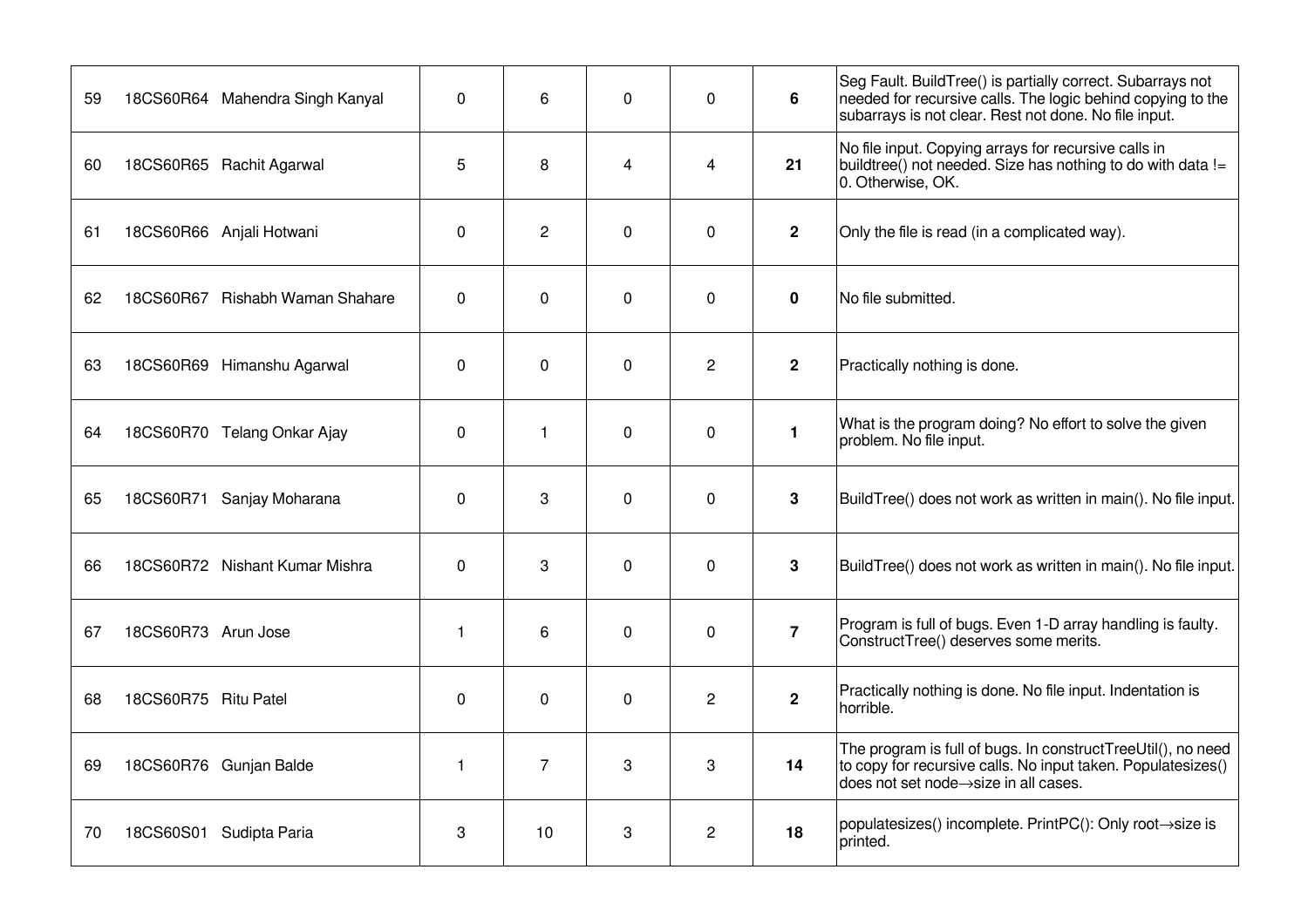|              | <b>PYTHON PROGRAM</b><br>(EVALUATED BY SPG) |                            |                |                         |                     |                     |                      |                                                                               |  |  |  |  |  |
|--------------|---------------------------------------------|----------------------------|----------------|-------------------------|---------------------|---------------------|----------------------|-------------------------------------------------------------------------------|--|--|--|--|--|
| #            | <b>Roll No</b>                              | <b>Name</b>                | Output<br>(5)  | <b>Read File</b><br>(5) | <b>Sort</b><br>(10) | <b>Print</b><br>(5) | <b>Total</b><br>(25) | <b>Comments</b>                                                               |  |  |  |  |  |
| 1            |                                             | 18CS60D01 Abdul Shamnar P  | 5              | 5                       | 10                  | 5                   | 25                   | Perfect                                                                       |  |  |  |  |  |
| $\mathbf{2}$ |                                             | 18CS60D02 Amit Kumar Jha   | $\overline{2}$ | 3                       | $\mathbf 0$         | $\overline{2}$      | $\overline{7}$       | Input not parsed; no datetime sort, sorted strings; printed in<br>list format |  |  |  |  |  |
| 3            |                                             | 18CS60D03 Bachau Prasad    | $\mathbf 0$    | $\overline{c}$          | 4                   | $\mathbf 0$         | 6                    | Several syntactical errors; Sort function is not complete                     |  |  |  |  |  |
| 4            |                                             | 18CS60D04 Ajay Kumar Gupta | 5              | 5                       | 10                  | 3                   | 23                   | Output Format not maintained                                                  |  |  |  |  |  |
| 5            |                                             | 18CS60D05 Aditya Kaushik   | $\mathbf 0$    | 3                       | 9                   | 3                   | 15                   | input not properly parsed; output format not mainted                          |  |  |  |  |  |
| 6            |                                             | 18CS60D06 Anish Poonia     | 5              | 5                       | 10                  | 5                   | 25                   | Perfect                                                                       |  |  |  |  |  |
| 7            |                                             | 18CS60R01 Soham Poddar     | 5              | 5                       | 10                  | 5                   | 25                   | Perfect                                                                       |  |  |  |  |  |
| 8            |                                             | 18CS60R02 Shounak Paul     | 5              | 5                       | 10                  | 5                   | 25                   | Perfect                                                                       |  |  |  |  |  |
| 9            | 18CS60R03 Neha                              |                            | 5              | 5                       | 10                  | 3                   | 23                   | Output format not maintained                                                  |  |  |  |  |  |
| 10           |                                             | 18CS60R05 Himanshu Verma   | 3              | 5                       | 8                   | 3                   | 19                   | month based sorting not properly done; output format not<br>maintained        |  |  |  |  |  |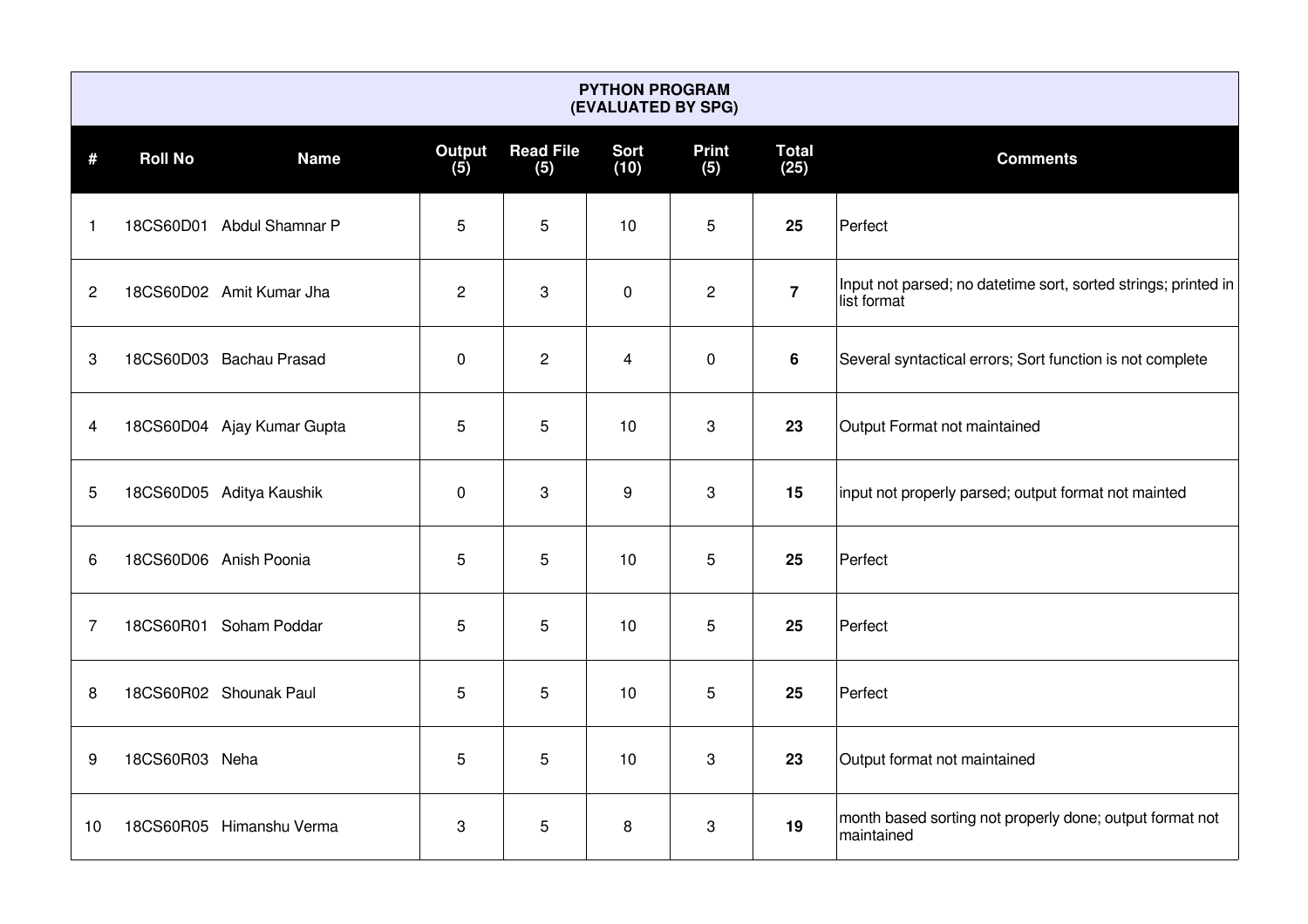| 11 | 18CS60R07 Souradip Guha         | 5              | 5 | 10          | 5           | 25              | Perfect                                                                |
|----|---------------------------------|----------------|---|-------------|-------------|-----------------|------------------------------------------------------------------------|
| 12 | 18CS60R08 Animesh Panwar        | $\mathbf 0$    | 3 | $\mathbf 0$ | 3           | 6               | Input not parsed; no datetime specific sort; printed in list<br>format |
| 13 | 18CS60R10 Manish Kumar          | $\mathbf 0$    | 5 | $\mathbf 0$ | 0           | $5\phantom{.0}$ | only input parsing done in code                                        |
| 14 | 18CS60R11 Ahwan Mishra          | 5              | 5 | 10          | 5           | 25              | Perfect                                                                |
| 15 | 18CS60R12 Sugandh Pargal        | $\overline{2}$ | 5 | 5           | 3           | 15              | not sorted; output format not maintained                               |
| 16 | 18CS60R14 Sharad Shourya Ghosh  | $\mathbf 0$    | 3 | $\mathbf 0$ | $\mathbf 0$ | 3               | no output                                                              |
| 17 | 18CS60R15 Gourav Chaturvedi     | $\overline{2}$ | 5 | 5           | 5           | 17              | sorted w.r.t year only                                                 |
| 18 | 18CS60R16 Erudakar Omkar Vasant | 5              | 5 | 10          | 3           | 23              | Output Format not maintained                                           |
| 19 | 18CS60R17 Udit Agrawal          | $\overline{2}$ | 5 | 5           | 3           | 15              | sorted w.r.t year only; output format not maintained                   |
| 20 | 18CS60R18 Shivangi Sharma       | $\overline{2}$ | 5 | 5           | 3           | 15              | sorted w.r.t year only                                                 |
| 21 | 18CS60R19 Rajesh Sahu           | 5              | 5 | 10          | 5           | 25              | Perfect                                                                |
| 22 | 18CS60R20 Abhijeet Bhandari     | $\overline{c}$ | 5 | 5           | 5           | 17              | sorted w.r.t year only                                                 |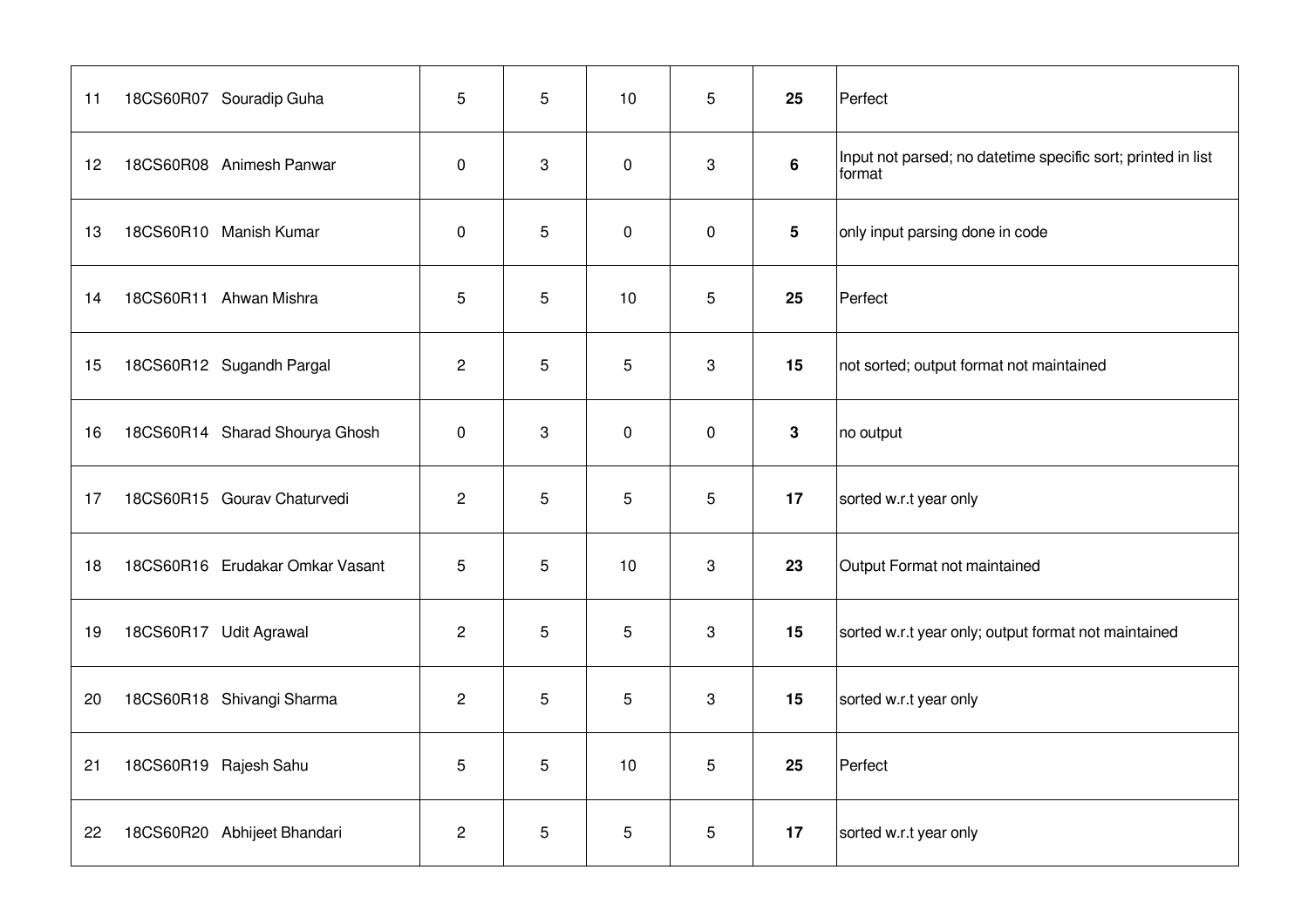| 23 | 18CS60R21 Subham Saha            | 5              | 5              | 10          | 5 | 25       | Perfect                                                      |
|----|----------------------------------|----------------|----------------|-------------|---|----------|--------------------------------------------------------------|
| 24 | 18CS60R22 Akashdeep              | $\overline{2}$ | 5              | 3           | 0 | 10       | wrong algorithm; infinite loop; output format not maintained |
| 25 | 18CS60R23 Birudaraju Sri Charan  | $\overline{c}$ | 5              | 5           | 3 | 15       | sorted w.r.t year only; output format not maintained         |
| 26 | 18CS60R24 Aditi Singh            | 5              | 5              | 10          | 5 | 25       | Perfect                                                      |
| 27 | 18CS60R25 Nidamanuri Dharma Teja | 5              | 5              | 10          | 5 | 25       | Perfect                                                      |
| 28 | 18CS60R26 Ayush Malik            | $\overline{2}$ | $\mathbf 5$    | 8           | 5 | 20       | sort logic not correct                                       |
| 29 | 18CS60R28 Shivansh Gupta         | 5              | 5              | 10          | 5 | 25       | Perfect                                                      |
| 30 | 18CS60R30 Karwa Prachi Mukesh    | 3              | 5              | 5           | 5 | 18       | sorted w.r.t year only                                       |
| 31 | 18CS60R31 Bansi Shah             | 5              | $\overline{5}$ | 10          | 5 | 25       | Perfect                                                      |
| 32 | 18CS60R32 Subrata Chattopadhyay  | $\overline{2}$ | 5              | 5           | 3 | 15       | sorted w.r.t year only; output format not maintained         |
| 33 | 18CS60R34 Vaibhav Mishra         | $\overline{2}$ | 5              | 10          | 3 | 20       | output format not maintained                                 |
| 34 | 18CS60R35 Vishal Kumar           | $\mathbf 0$    | $\mathbf 0$    | $\mathbf 0$ | 0 | $\bf{0}$ | no code submitted                                            |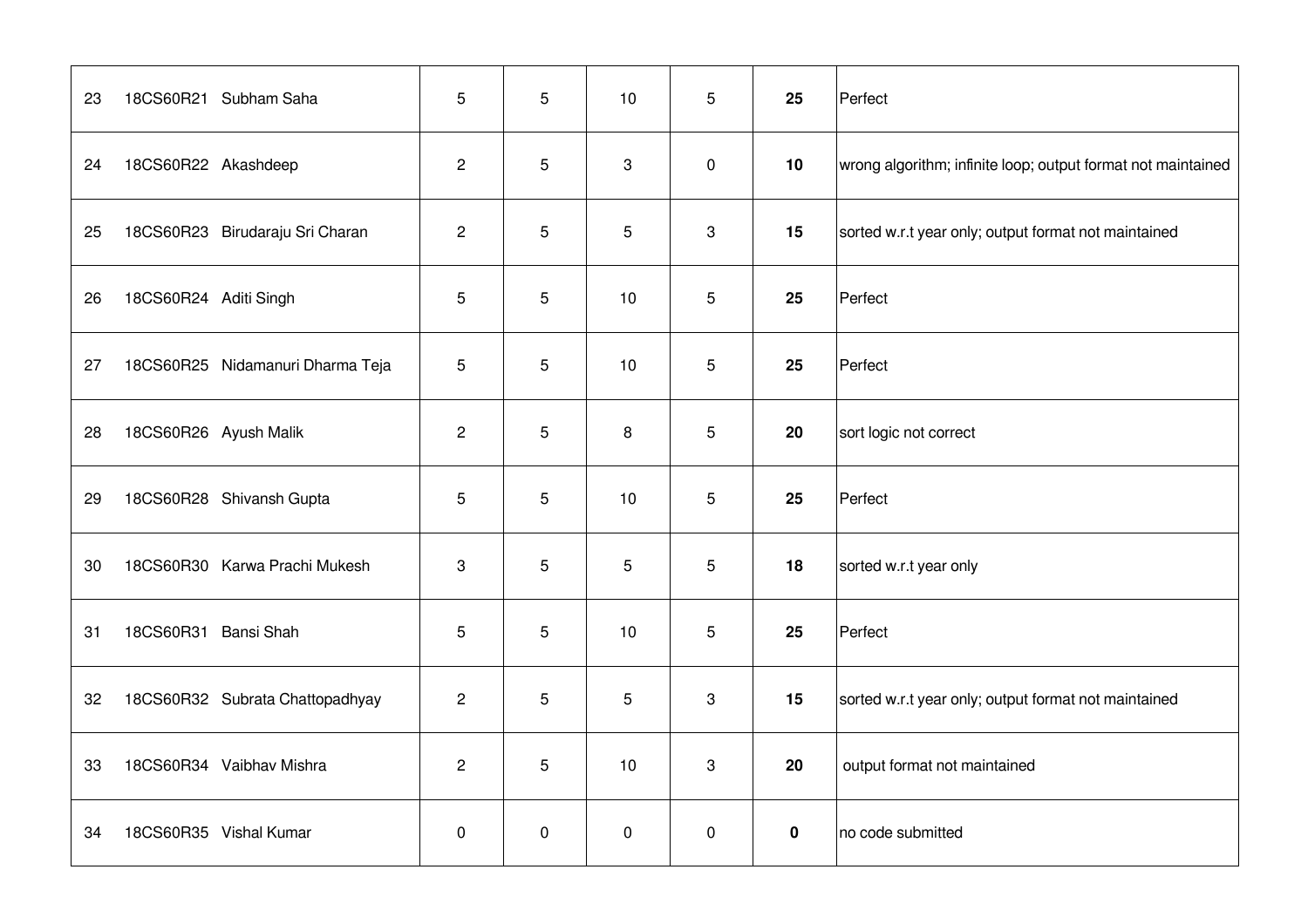| 35 | 18CS60R36 Mayank Jain              | $\overline{2}$ | 5           | 10             | $\overline{4}$ | 21               | some extra outputs in between; output format not<br>maintained |
|----|------------------------------------|----------------|-------------|----------------|----------------|------------------|----------------------------------------------------------------|
| 36 | 18CS60R37 Surabhi S Kadur          | $\overline{2}$ | 3           | $\mathbf 0$    | $\overline{2}$ | $\overline{7}$   | Input not parsed; no sorting done; printed in list format      |
| 37 | 18CS60R38 Doshi Rushi Kamaleshbhai | 5              | 5           | 10             | 5              | 25               | Perfect                                                        |
| 38 | 18CS60R39 Stanchion Bishoyi        | $\overline{2}$ | 5           | 5              | 3              | 15               | sorted w.r.t year only; output format not maintained           |
| 39 | 18CS60R40 Harshita Chouhan         | $\mathbf 0$    | 5           | $\mathbf 0$    | $\overline{2}$ | $\overline{7}$   | syntactical errors; no sorting done                            |
| 40 | 18CS60R41 Saket Kumar              | 5              | 5           | 10             | 5              | 25               | Perfect                                                        |
| 41 | 18CS60R42 Gaurav Gupta             | $\overline{2}$ | 5           | $\overline{7}$ | 3              | 17               | sort logic is wrong                                            |
| 42 | 18CS60R43 Pranjal Doshi            | $\overline{2}$ | 5           | 5              | 5              | 17               | sorted w.r.t year only                                         |
| 43 | 18CS60R44 Amit Kumar               | 5              | 5           | 10             | 5              | 25               | Perfect                                                        |
| 44 | 18CS60R46 Sagun Tudu               | $\overline{2}$ | $\mathbf 0$ | $\mathbf 0$    | $\overline{2}$ | $\boldsymbol{4}$ | syntactical errors; incomplete code                            |
| 45 | 18CS60R47 Shalini Saini            | $\overline{2}$ | 3           | $\mathbf{2}$   | $\overline{2}$ | 9                | syntactical errors; wrong logic                                |
| 46 | 18CS60R50 Rishabh Malhotra         | $\overline{c}$ | 5           | 5              | 3              | 15               | sorted w.r.t year only; output format not maintained           |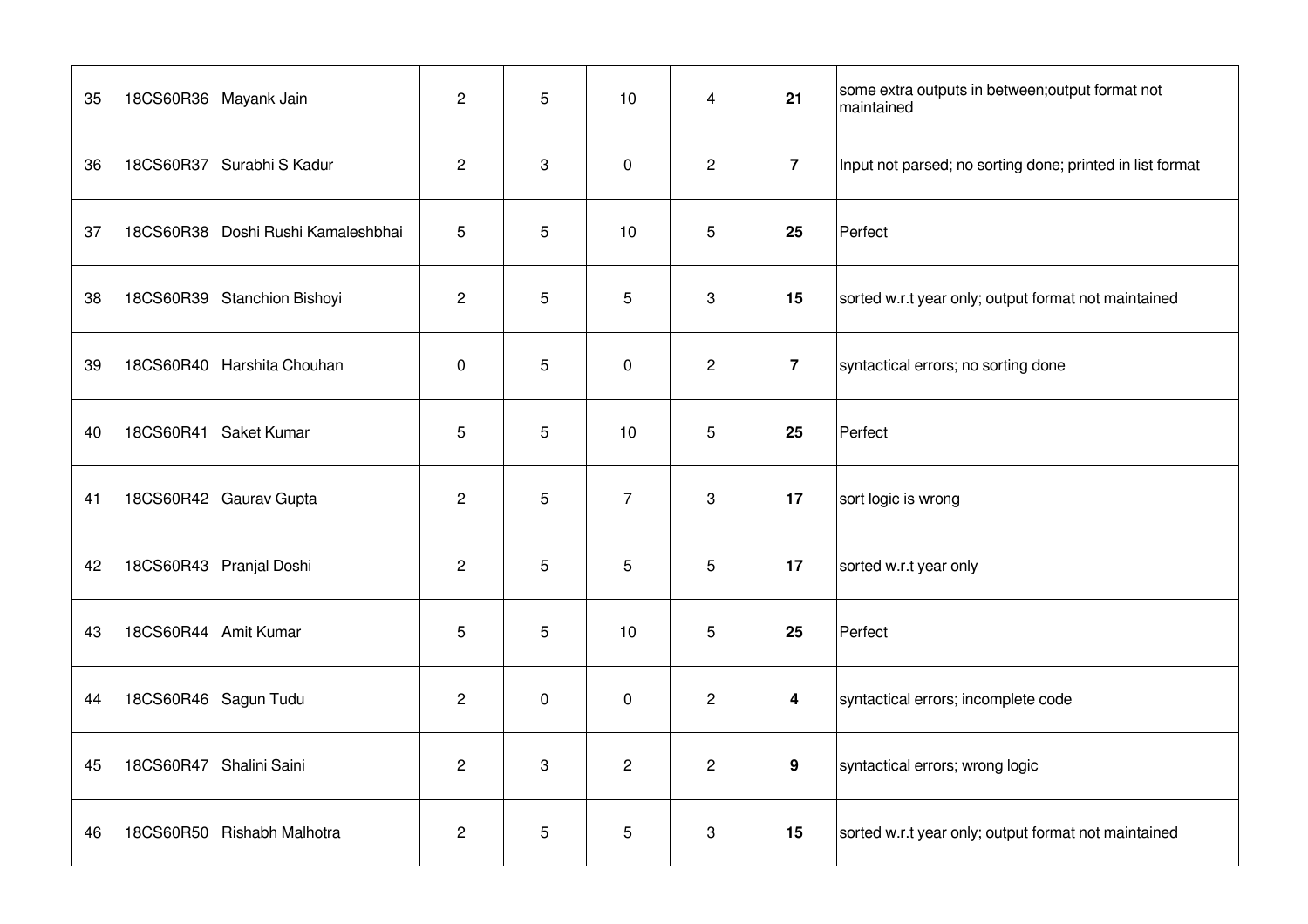| 47 | 18CS60R51 Navdeep Khare           | $\overline{2}$ | 5            | 5              | 5              | 17           | dd, mm, yyyy sorted independently                                                 |
|----|-----------------------------------|----------------|--------------|----------------|----------------|--------------|-----------------------------------------------------------------------------------|
| 48 | 18CS60R53 Somnath Hazra           | $\mathbf 0$    | $\mathbf{2}$ | $\mathbf 0$    | 0              | $\mathbf{2}$ | only read the file                                                                |
| 49 | 18CS60R54 Pratik Rawat            | $\overline{2}$ | 5            | 5              | 3              | 15           | sorted w.r.t year only; output format not maintained                              |
| 50 | 18CS60R55 Aabhas Behere           | 5              | 5            | 10             | 5              | 25           | Perfect                                                                           |
| 51 | 18CS60R56 Narayan Kunal           | 5              | 5            | 10             | 5              | 25           | Perfect                                                                           |
| 52 | 18CS60R57 Samriddhi Sanadhya      | 5              | 5            | 5              | 5              | 20           | Works ok, 5 marks deducted for using external module<br>lexsort                   |
| 53 | 18CS60R58 Shelke Yogesh Kalyan    | 5              | 5            | 10             | 5              | 25           | Perfect                                                                           |
| 54 | 18CS60R59 Deepak Kumar            | $\mathbf 0$    | $\mathbf 0$  | $\mathbf 0$    | 0              | $\pmb{0}$    | Nothing is done                                                                   |
| 55 | 18CS60R60 Raj Kumar               | $\overline{2}$ | 5            | 6              | $\overline{4}$ | 17           | sorted w.r.t year only; output format not maintained                              |
| 56 | 18CS60R61 Krishna Reddy Kopparthy | $\overline{c}$ | 5            | 8              | $\overline{4}$ | 19           | syntactical errors; not converted month to int                                    |
| 57 | 18CS60R62 Niraj Kumar Kachhwah    | $\overline{c}$ | 3            | $6\phantom{1}$ | $\overline{2}$ | 13           | list index out of range; sorted w.r.t. year only; output format<br>not maintained |
| 58 | 18CS60R63 Nazmul Hussain          | $\overline{2}$ | 5            | 5              | 3              | 15           | sorted w.r.t year only; output format not maintained                              |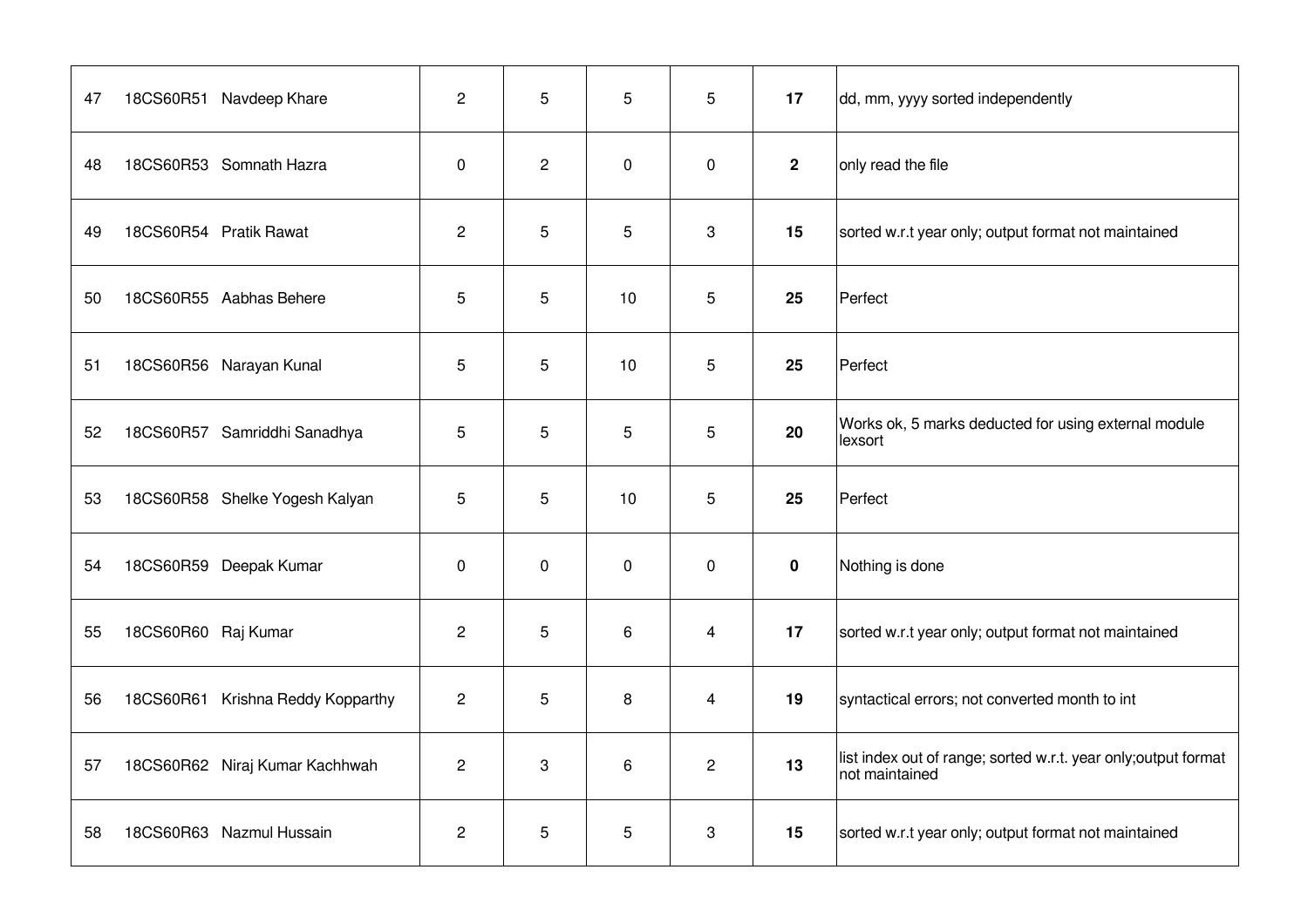| 59 | 18CS60R64 Mahendra Singh Kanyal | $\mathbf 0$  | $\mathbf{0}$   | $\mathbf 0$    | $\mathbf 0$    | $\mathbf 0$    | no code submitted                                        |
|----|---------------------------------|--------------|----------------|----------------|----------------|----------------|----------------------------------------------------------|
| 60 | 18CS60R65 Rachit Agarwal        | 5            | 5              | 10             | 5              | 25             | Perfect                                                  |
| 61 | 18CS60R66 Anjali Hotwani        | $\mathbf{2}$ | 5              | 5              | 3              | 15             | sorted w.r.t year only; output format not maintained     |
| 62 | 18CS60R67 Rishabh Waman Shahare | $\mathbf{2}$ | 5              | 5              | $\mathbf{1}$   | 13             | only sorted month number                                 |
| 63 | 18CS60R69 Himanshu Agarwal      | $\mathbf{1}$ | 5              | 3              | $\overline{c}$ | 11             | wrong logic; runtime error; output format not maintained |
| 64 | 18CS60R70 Telang Onkar Ajay     | 5            | 5              | 10             | 5              | 25             | perfect                                                  |
| 65 | 18CS60R71 Sanjay Moharana       | 5            | 5              | 10             | 5              | 25             | perfect                                                  |
| 66 | 18CS60R72 Nishant Kumar Mishra  | 5            | $\overline{5}$ | 10             | 5              | 25             | perfect                                                  |
| 67 | 18CS60R73 Arun Jose             | 5            | 5              | 10             | 5              | 25             | perfect                                                  |
| 68 | 18CS60R75 Ritu Patel            | $\mathbf{2}$ | 5              | 5              | $\overline{c}$ | 14             | sorted w.r.t year only; output format not maintained     |
| 69 | 18CS60R76 Gunjan Balde          | 5            | 5              | $\overline{7}$ | 5              | 22             | did not sort by date                                     |
| 70 | 18CS60S01 Sudipta Paria         | $\pmb{0}$    | 5              | $\mathbf 0$    | $\overline{c}$ | $\overline{7}$ | no sorting done; only year is outputted                  |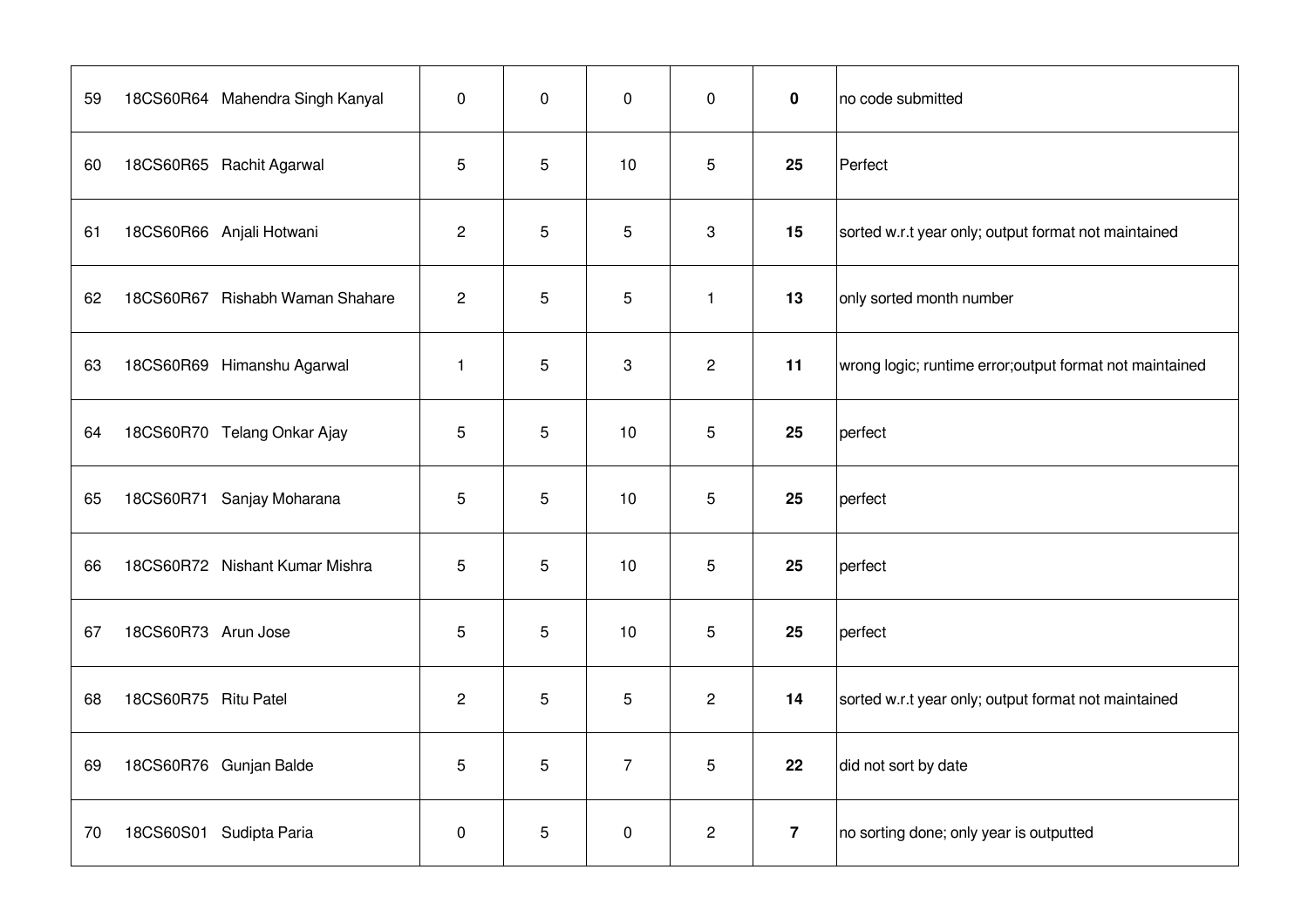| <b>SUMMARY</b> |                |                            |                      |                       |                      |
|----------------|----------------|----------------------------|----------------------|-----------------------|----------------------|
| #              | <b>Roll No</b> | <b>Name</b>                | $\mathbf{C}$<br>(25) | <b>PYTHON</b><br>(25) | <b>Total</b><br>(50) |
| $\mathbf{1}$   |                | 18CS60D01 Abdul Shamnar P  | 8                    | 25                    | 33                   |
| $\overline{2}$ |                | 18CS60D02 Amit Kumar Jha   | $\overline{7}$       | $\overline{7}$        | 14                   |
| 3              |                | 18CS60D03 Bachau Prasad    | $\overline{7}$       | 6                     | 13                   |
| 4              |                | 18CS60D04 Ajay Kumar Gupta | 3                    | 23                    | 26                   |
| 5              |                | 18CS60D05 Aditya Kaushik   | $\overline{2}$       | 15                    | 17                   |
| 6              |                | 18CS60D06 Anish Poonia     | $\overline{7}$       | 25                    | 32                   |
| $\overline{7}$ |                | 18CS60R01 Soham Poddar     | 25                   | 25                    | 50                   |
| 8              |                | 18CS60R02 Shounak Paul     | 24                   | 25                    | 49                   |
| 9              | 18CS60R03 Neha |                            | 11                   | 23                    | 34                   |
| 10             |                | 18CS60R05 Himanshu Verma   | 4                    | 19                    | 23                   |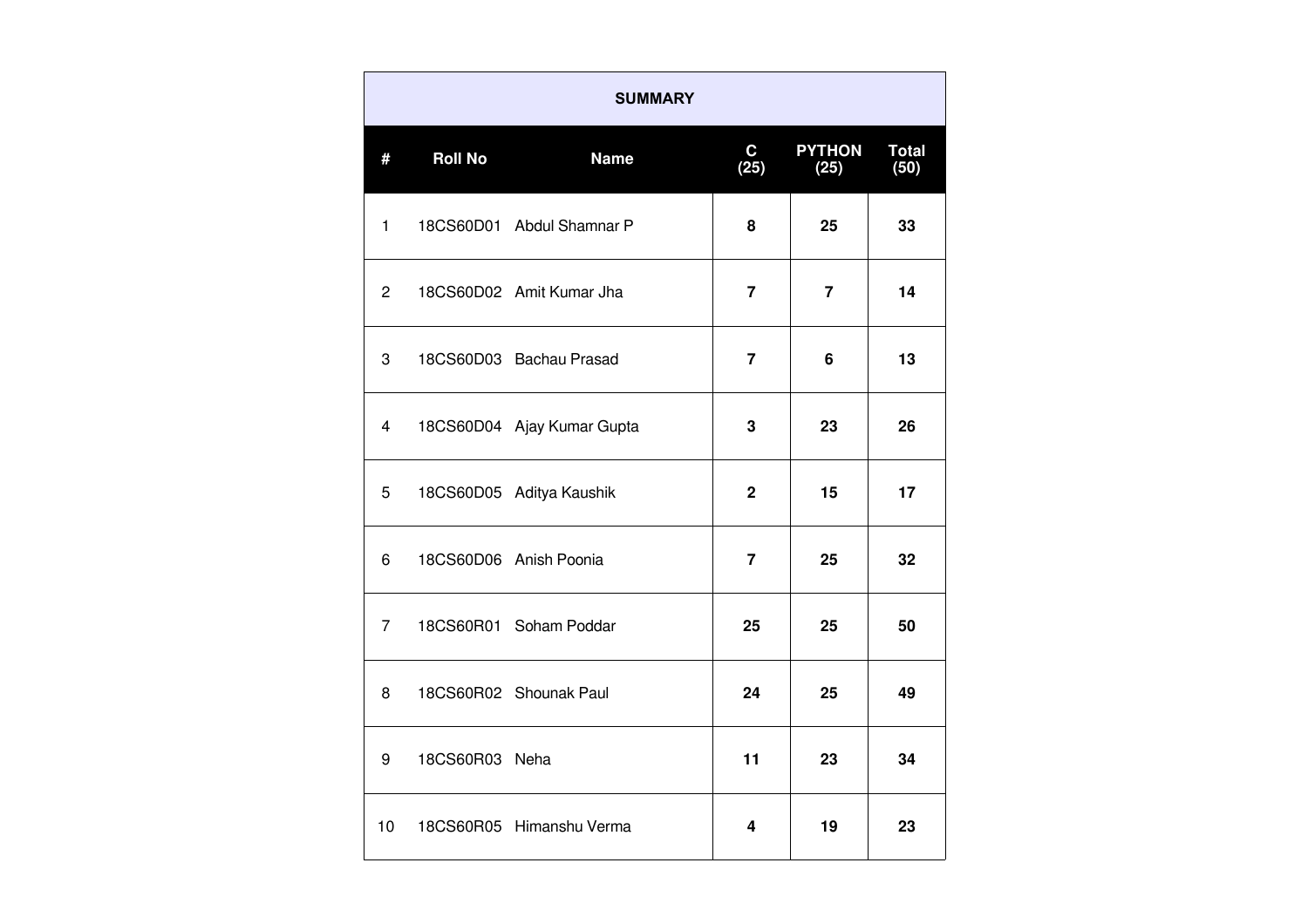| 11 | 18CS60R07 Souradip Guha         | 12             | 25 | 37                      |
|----|---------------------------------|----------------|----|-------------------------|
| 12 | 18CS60R08 Animesh Panwar        | 7              | 6  | 13                      |
| 13 | 18CS60R10 Manish Kumar          | $\mathbf{2}$   | 5  | $\overline{\mathbf{7}}$ |
| 14 | 18CS60R11 Ahwan Mishra          | 5              | 25 | 30                      |
| 15 | 18CS60R12 Sugandh Pargal        | 12             | 15 | 27                      |
| 16 | 18CS60R14 Sharad Shourya Ghosh  | 2              | 3  | 5                       |
| 17 | 18CS60R15 Gourav Chaturvedi     | 23             | 17 | 40                      |
| 18 | 18CS60R16 Erudakar Omkar Vasant | 17             | 23 | 40                      |
| 19 | 18CS60R17 Udit Agrawal          | $\overline{7}$ | 15 | 22                      |
| 20 | 18CS60R18 Shivangi Sharma       | 24             | 15 | 39                      |
| 21 | 18CS60R19 Rajesh Sahu           | $\mathbf{2}$   | 25 | 27                      |
| 22 | 18CS60R20 Abhijeet Bhandari     | 4              | 17 | 21                      |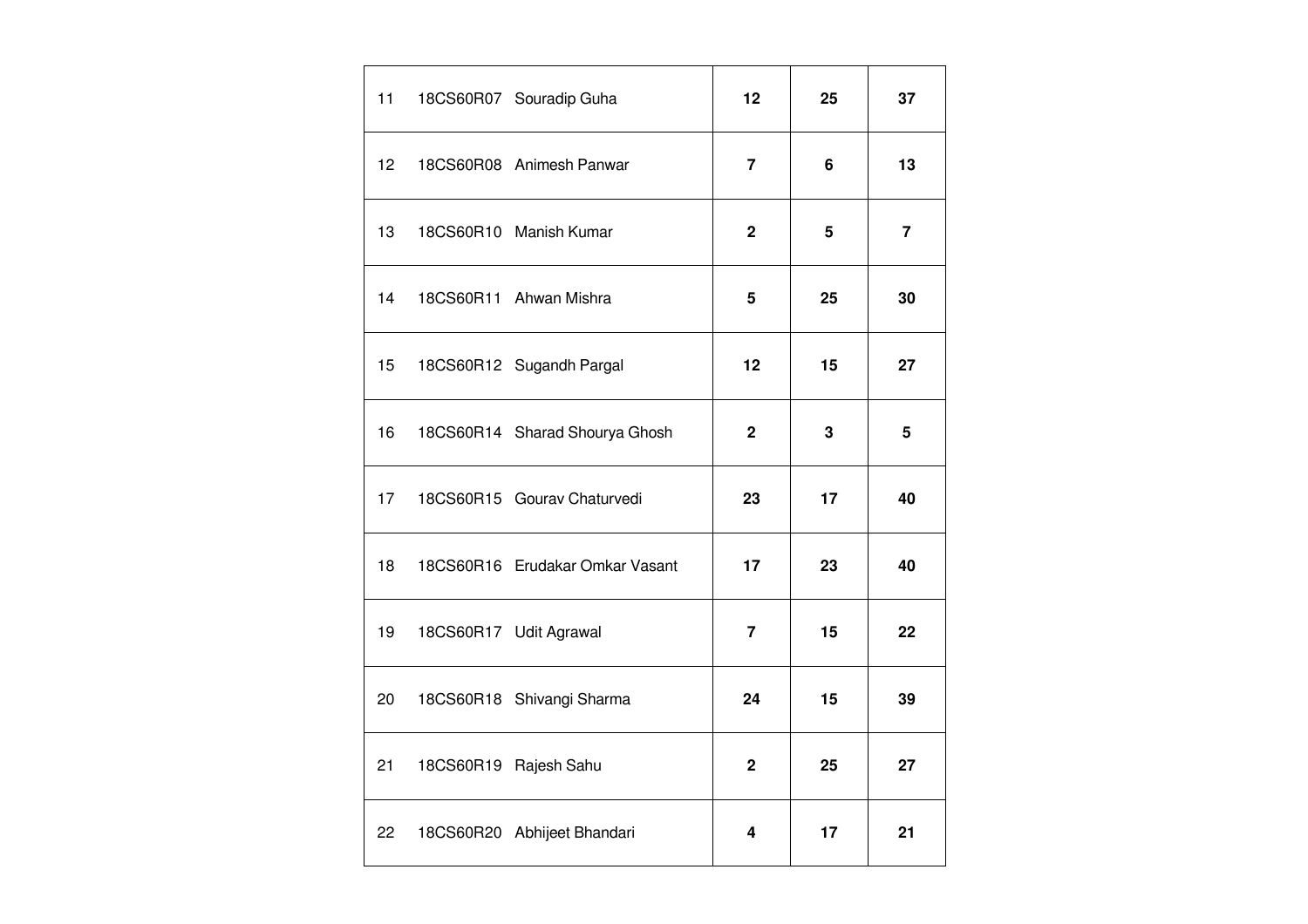| 23 |                       | 18CS60R21 Subham Saha            | 0  | 25          | 25 |
|----|-----------------------|----------------------------------|----|-------------|----|
| 24 | 18CS60R22 Akashdeep   |                                  | 4  | 10          | 14 |
| 25 |                       | 18CS60R23 Birudaraju Sri Charan  | 8  | 15          | 23 |
| 26 | 18CS60R24 Aditi Singh |                                  | 18 | 25          | 43 |
| 27 |                       | 18CS60R25 Nidamanuri Dharma Teja | 12 | 25          | 37 |
| 28 |                       | 18CS60R26 Ayush Malik            | 4  | 20          | 24 |
| 29 |                       | 18CS60R28 Shivansh Gupta         | 19 | 25          | 44 |
| 30 |                       | 18CS60R30 Karwa Prachi Mukesh    | 17 | 18          | 35 |
| 31 | 18CS60R31 Bansi Shah  |                                  | 16 | 25          | 41 |
| 32 |                       | 18CS60R32 Subrata Chattopadhyay  | 14 | 15          | 29 |
| 33 |                       | 18CS60R34 Vaibhav Mishra         | 4  | 20          | 24 |
| 34 |                       | 18CS60R35 Vishal Kumar           | 4  | $\mathbf 0$ | 4  |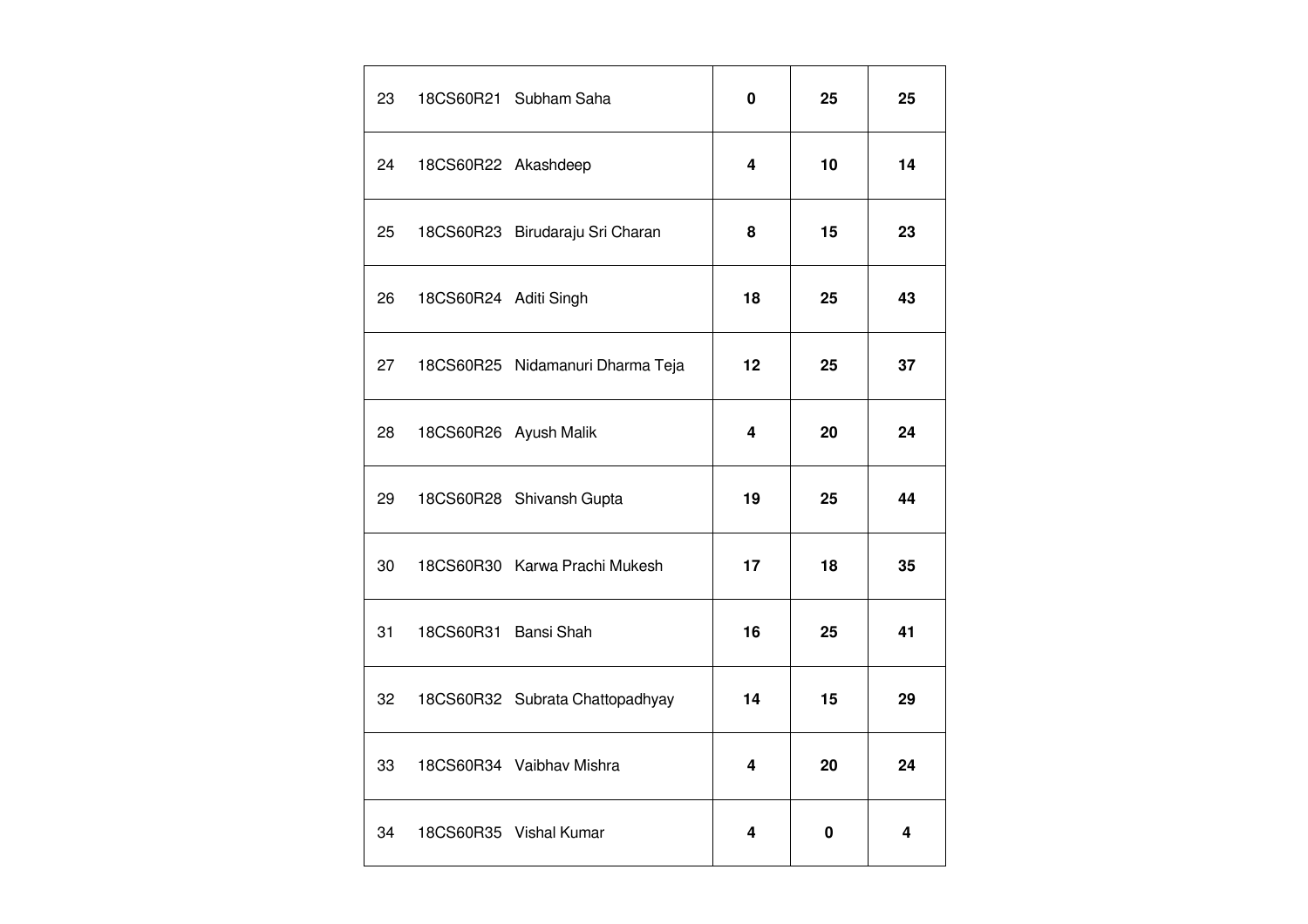| 35 |                      | 18CS60R36 Mayank Jain              | 3              | 21             | 24 |
|----|----------------------|------------------------------------|----------------|----------------|----|
| 36 |                      | 18CS60R37 Surabhi S Kadur          | $\overline{2}$ | 7              | 9  |
| 37 |                      | 18CS60R38 Doshi Rushi Kamaleshbhai | 4              | 25             | 29 |
| 38 |                      | 18CS60R39 Stanchion Bishoyi        | $\pmb{0}$      | 15             | 15 |
| 39 |                      | 18CS60R40 Harshita Chouhan         | $\mathbf{2}$   | $\overline{7}$ | 9  |
| 40 |                      | 18CS60R41 Saket Kumar              | 7              | 25             | 32 |
| 41 |                      | 18CS60R42 Gaurav Gupta             | $\mathbf{2}$   | 17             | 19 |
| 42 |                      | 18CS60R43 Pranjal Doshi            | 14             | 17             | 31 |
| 43 | 18CS60R44 Amit Kumar |                                    | 1              | 25             | 26 |
| 44 |                      | 18CS60R46 Sagun Tudu               | 1              | 4              | 5  |
| 45 |                      | 18CS60R47 Shalini Saini            | 1              | 9              | 10 |
| 46 |                      | 18CS60R50 Rishabh Malhotra         | 16             | 15             | 31 |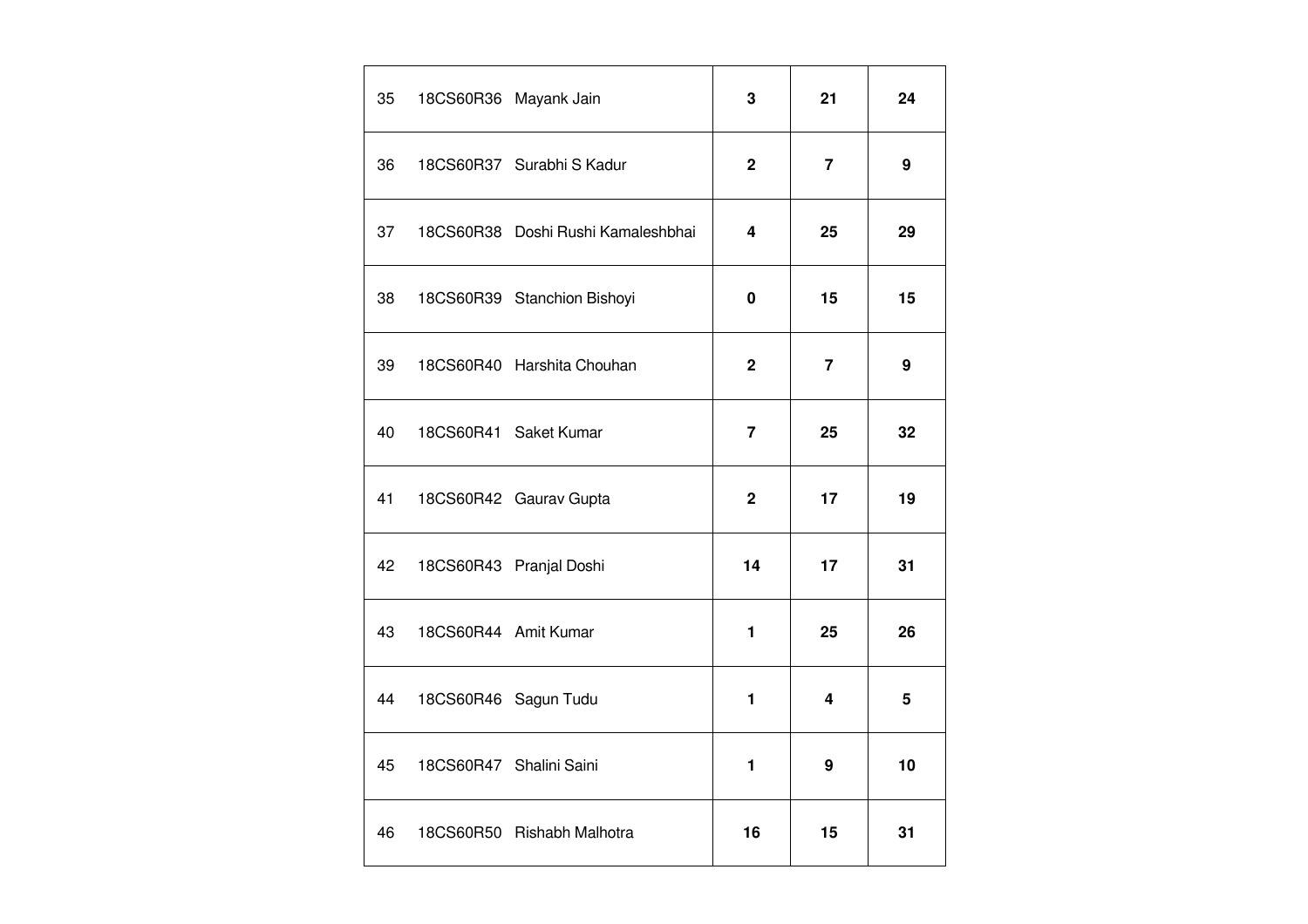| 47 |                     | 18CS60R51 Navdeep Khare           | 3            | 17          | 20 |
|----|---------------------|-----------------------------------|--------------|-------------|----|
| 48 |                     | 18CS60R53 Somnath Hazra           | 11           | $\mathbf 2$ | 13 |
| 49 |                     | 18CS60R54 Pratik Rawat            | 1            | 15          | 16 |
| 50 |                     | 18CS60R55 Aabhas Behere           | $\mathbf{2}$ | 25          | 27 |
| 51 |                     | 18CS60R56 Narayan Kunal           | 9            | 25          | 34 |
| 52 |                     | 18CS60R57 Samriddhi Sanadhya      | 10           | 20          | 30 |
| 53 |                     | 18CS60R58 Shelke Yogesh Kalyan    | 13           | 25          | 38 |
| 54 |                     | 18CS60R59 Deepak Kumar            | 23           | 0           | 23 |
| 55 | 18CS60R60 Raj Kumar |                                   | 0            | 17          | 17 |
| 56 |                     | 18CS60R61 Krishna Reddy Kopparthy | 2            | 19          | 21 |
| 57 |                     | 18CS60R62 Niraj Kumar Kachhwah    | 3            | 13          | 16 |
| 58 |                     | 18CS60R63 Nazmul Hussain          | 1            | 15          | 16 |